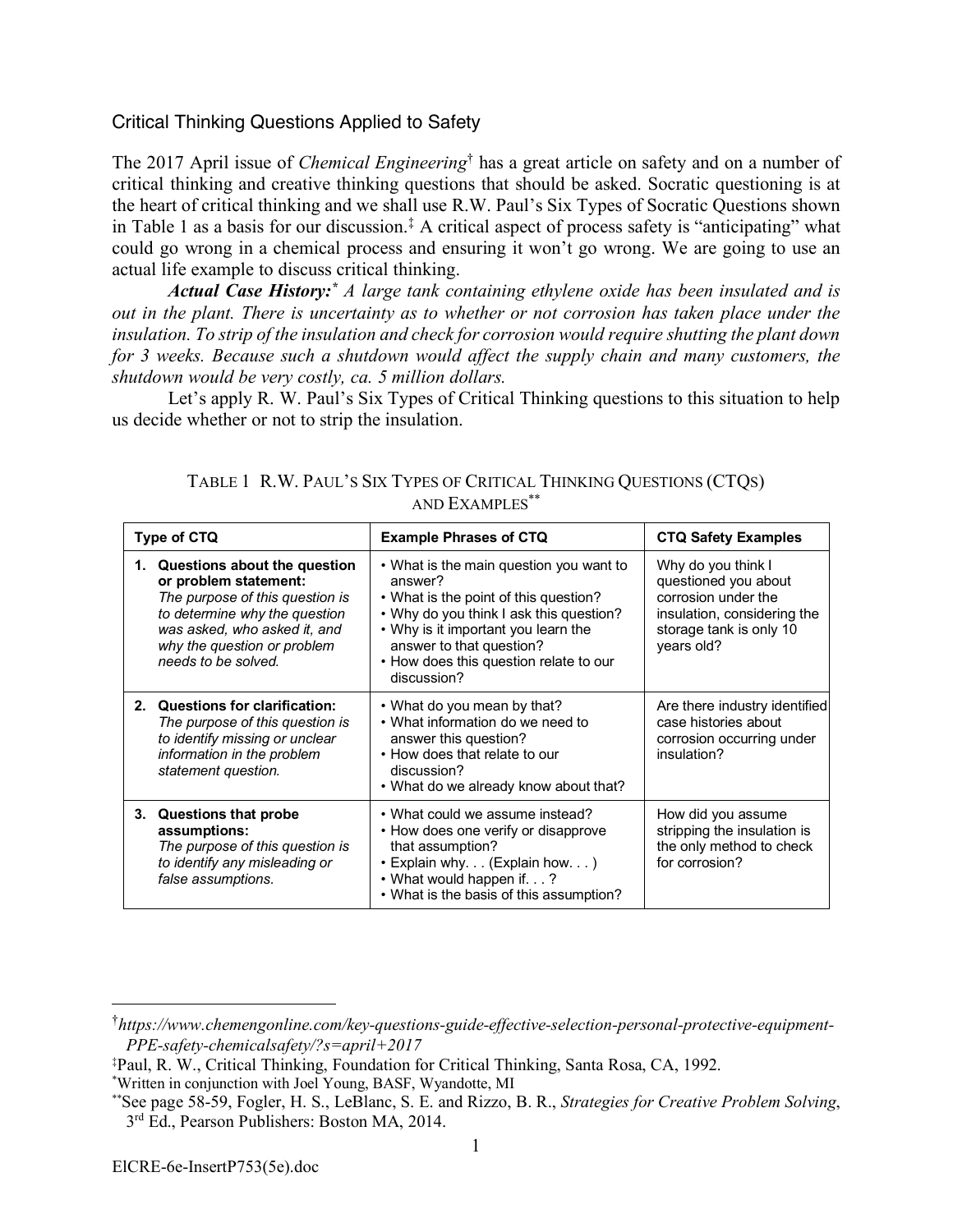## TABLE 1 R.W. PAUL'S SIX TYPES OF CRITICAL THINKING QUESTIONS (CTQS) AND EXAMPLES (CONTINUED)

| 4. Questions that probe reasons<br>and evidence:<br>The purpose of this question is<br>to explore whether facts and<br>observations support an<br>assertion.                                                                | • What would be an example?<br>• Why is happening?<br>• What is analogous to. ?<br>• What do you think causes. ? Why?<br>• What evidence is there to support your<br>answer?                                                                                                                                                                               | What evidence do you<br>have that corrosion may<br>have occurred in this tank<br>in the last 10 years?                    |
|-----------------------------------------------------------------------------------------------------------------------------------------------------------------------------------------------------------------------------|------------------------------------------------------------------------------------------------------------------------------------------------------------------------------------------------------------------------------------------------------------------------------------------------------------------------------------------------------------|---------------------------------------------------------------------------------------------------------------------------|
| 5. Questions that probe<br>viewpoints and perspectives:<br>The purpose of this question is<br>to learn how things are viewed<br>or judged and consider things<br>not only in a relative perspective<br>but also as a whole. | • What is a counterargument for ____?<br>• What are the strengths and<br>weaknesses of that viewpoint?<br>• What are the similarities and<br>differences between your point of view<br>and compare the other person's point<br>of view?<br>• Compare _______ and ______ with<br>regard to __________.<br>• What is your perspective on why it<br>happened? | What are counter<br>arguments for taking all the<br>insulation off and<br>inspecting the tank?                            |
| 6. Questions that probe<br>implications and<br>consequences:<br>The purpose of this question is<br>to help understand the<br>inferences or deductions and<br>the end result if the inferred<br>action is carried out.       | • What are the consequences if that<br>assumption turns out to be false?<br>• What will happen if the trend<br>continues?<br>• Is there a more logical inference we<br>might make in this situation?<br>• Could you explain how you reached<br>that conclusion?<br>• Given all the facts, is that really the<br>best possible conclusion?                  | What are consequences of<br>ethylene oxide leaking into<br>the atmosphere on people,<br>equipment and the<br>environment? |

HSF favorite types of critical thinking questions are (1) Why do you think I asked this question? (2) What information do we need to answer this question? (3) Could you explain your reasoning for making that choice? (4) Can you give me an example? (5) What is a counter argument for your suggestion? (6) What are the consequences if your assumption is false?

## Critical Thinking Actions Applied to Safety

In addition to critical thinking questions discussed in AWFOS-S, Table 1, we also have Rubenfeld and Scheffer† seven Critical Thinking Actions (CTAs) shown in Table 2. We will use Example 13- 2 to hypothesize the CTAs for each of type of action.\*

 <sup>†</sup> Rubenfeld, M. G., and B. Scheffer, Critical Thinking TACTICS for Nurses: Achieving the IOM Competencies, Second Edition, Jones & Bartlett Publishers, Sudbury, MA, 2010.

<sup>\*</sup> Fogler, H. S., *Elements of Chemical Reaction Engineering*, 6th Ed, Pearson Publishers: Boston MA, 2020.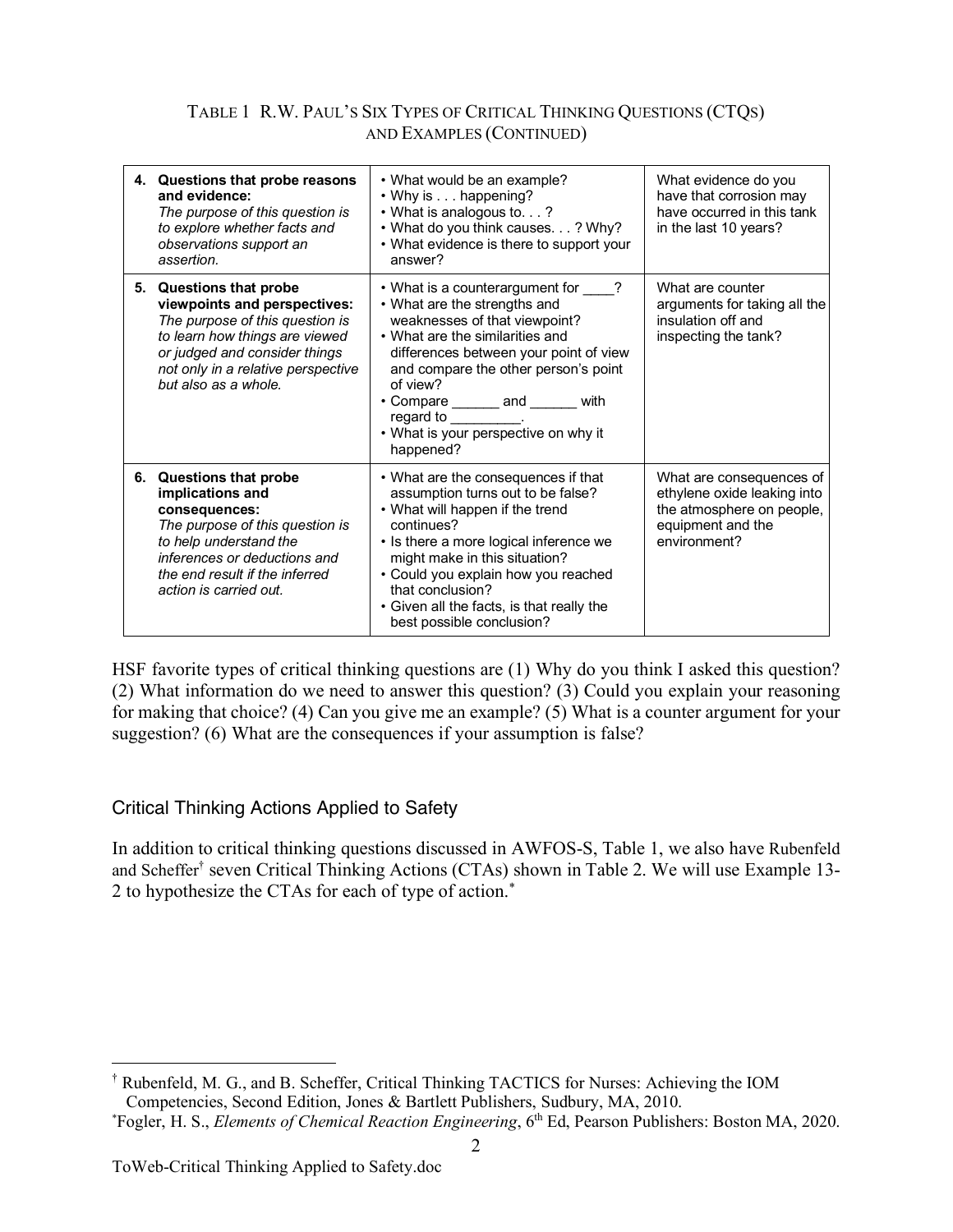| Types of CTA                                                                                                                                                                                                  | Examples Phrases of CTA                                                                                                                                                                                                                                                                                                                                                                                                   | <b>CTA Safety Examples</b>                                                                                                                                                                                   |
|---------------------------------------------------------------------------------------------------------------------------------------------------------------------------------------------------------------|---------------------------------------------------------------------------------------------------------------------------------------------------------------------------------------------------------------------------------------------------------------------------------------------------------------------------------------------------------------------------------------------------------------------------|--------------------------------------------------------------------------------------------------------------------------------------------------------------------------------------------------------------|
| 1. Predicting: envisioning<br>a plan and its<br>consequences                                                                                                                                                  | . I could imagine that happening if I<br>· I anticipated<br>• I was prepared for<br>. I made provisions for<br>• I envisioned the outcome to be<br>• My prognosis was<br>. I figured the probability of<br>. I tried to go beyond the here and now                                                                                                                                                                        | I knew that if the cooling system<br>were to fail for more than 9<br>minutes [cf. Example 13-2], the<br>reaction would runaway.                                                                              |
| 2. Analyzing: separating or<br>breaking a whole into<br>parts to discover their<br>nature, function, and<br>relationships                                                                                     | • I dissected the situation<br>• I tried to reduce things to manageable<br>units $\dots$<br>· I detailed a schematic picture of<br>• I sorted things out by<br>. I looked for the parts that<br>• I looked at each piece individually                                                                                                                                                                                     | I dissected the energy balance<br>to find the parameters that were<br>the most sensitive to down time<br>and temperature increases and<br>would cause the reaction to<br>runaway.                            |
| 3. Information seeking:<br>searching for evidence,<br>facts, or knowledge by<br>identifying relevant<br>sources and gathering<br>objective, subjective,<br>historical, and current<br>data from those sources | . I made sure I had all the pieces of the<br>picture<br>. I knew I needed to look up, or study<br>. I wondered how I could find out<br>. I asked myself if I knew the whole story<br>• I kept searching for more data<br>. I looked for evidence of<br>. I needed to have all the facts                                                                                                                                   | I looked up the heat of reaction<br>to calculate the heat generated<br>$Q_q$ in the reactor at the start of<br>the reaction to see if it would be<br>greater than the heat removed,<br>$Q_{r}$               |
| 4. Applying standards:<br>judging according to<br>established personal,<br>professional, or social<br>rules or criteria                                                                                       | . I judged that according to<br>. I compared this situation to what I knew to<br>be the rule<br>.1 thought of/studied the policy for<br>• I knew I had to<br>• There are certain things you just have to<br>account for<br>. I thought of the bottom line that is always<br>. I knew it was unethical to                                                                                                                  | I measured the corrosion inside<br>the reactor tubes and<br>determined the tube wall<br>thickness was insufficient to<br>withstand 1,000 psi according to<br>established standards for the<br>pipe material. |
| 5. Discriminating:<br>recognizing differences<br>and similarities among<br>things or situations and<br>distinguishing carefully<br>as to category or rank                                                     | • I grouped things together<br>. I put things in categories<br>. I tried to consider what was the priority of<br>. I stood back and tried to see how those<br>things were related<br>• I wondered if this was as important as<br>• I listed the discrepancies in the study and<br>found that<br>. What I heard and what I saw were<br>consistent/ inconsistent with<br>. This situation was different from/the same<br>as | I made a list of all the things<br>that could go wrong when we<br>restart the reaction system.                                                                                                               |

TABLE 2 TYPES OF CRITICAL THINKING ACTIONS (CTAS) AND EXAMPLES\*\*

 <sup>\*\*</sup>See page 58-59, Fogler, H. S., LeBlanc, S. E. and Rizzo, B. R., *Strategies for Creative Problem Solving*, 3<sup>rd</sup> Ed., Pearson Publishers: Boston MA, 2014.